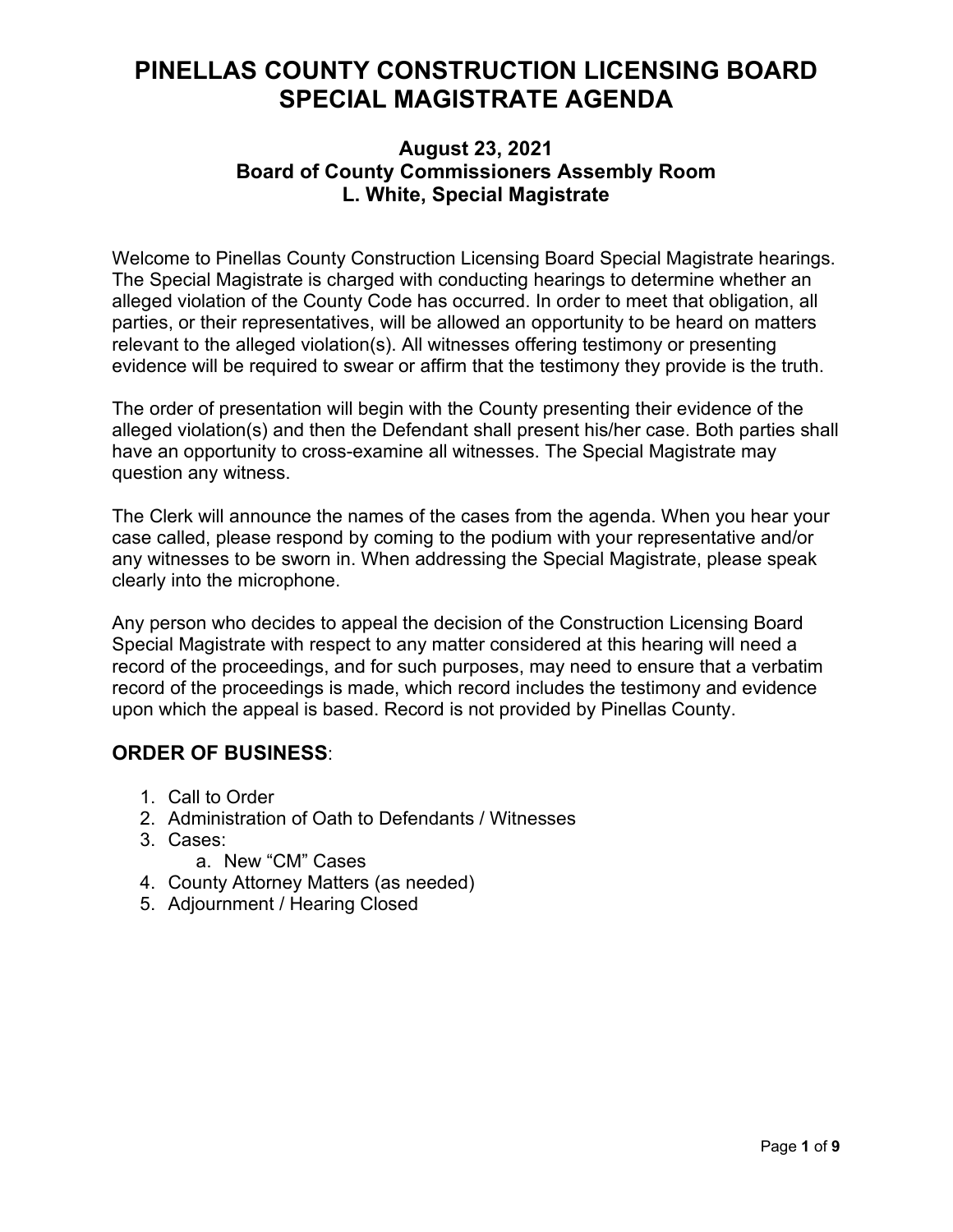## **August 23, 2021 9:00 A.M.**

## **ITEM: 1**

CASE NO: 2021-1355<br>CITATION(S) NO: C21-1061 CITATION(S) NO: DEFENDANT: Theresa Bila NOTICE ADDRESS: Theresa Bila

VIOLATION ADDRESS: 1670 Santa Anna Dr.

#### **VIOLATION:**

MATTER: Contractor Licensing Violation(s) 1670 Santa Anna Dr. Dunedin, FL 34698 Dunedin, FL 34698

**Code Section Code Section Code Section** Code Section Code Section Code Section Code Section Code Section Code S 22-14 (5) 1670 Santa Anna Dr. Dunedin, FL 34698

C21-1061 Interior bathroom, kitchen demo/remodel without the required permit within Pinellas County, FL.

#### **ITEM: 2**

CASE NO: 2021-1420 NOTICE ADDRESS: Hugo Ramos

#### **Nolle Prosequi C21-2055**

MATTER: Contractor Licensing Violation(s) CITATION(S) NO: C21-2056, C21-2057 and C21-2058 Hugo Ramos 2038 W. Brandon Blvd. Apt. 103 Brandon, FL 33511 and Hugo Ramos 2038 Brandon Crossing Circle Apt. 103 Brandon, FL 33511 taurus@renovationbuildersinc.com and Hugo Ramos 550 N Reo St. Suite 300 Tampa, FL 33609 Palm Harbor, FL 34685

VIOLATION ADDRESS: 3259 Glenridge Dr.

## **VIOLATION:**

Code Section Location Location Location Violation<br>22-14 (8) 3259 Glenridge Dr. C21-2056 3259 Glenridge Dr. Palm Harbor, FL 34685

C21-2056 Licensed contractor hired unlicensed sub-contractor, William Ibern, to install flooring in Pinellas County, FL.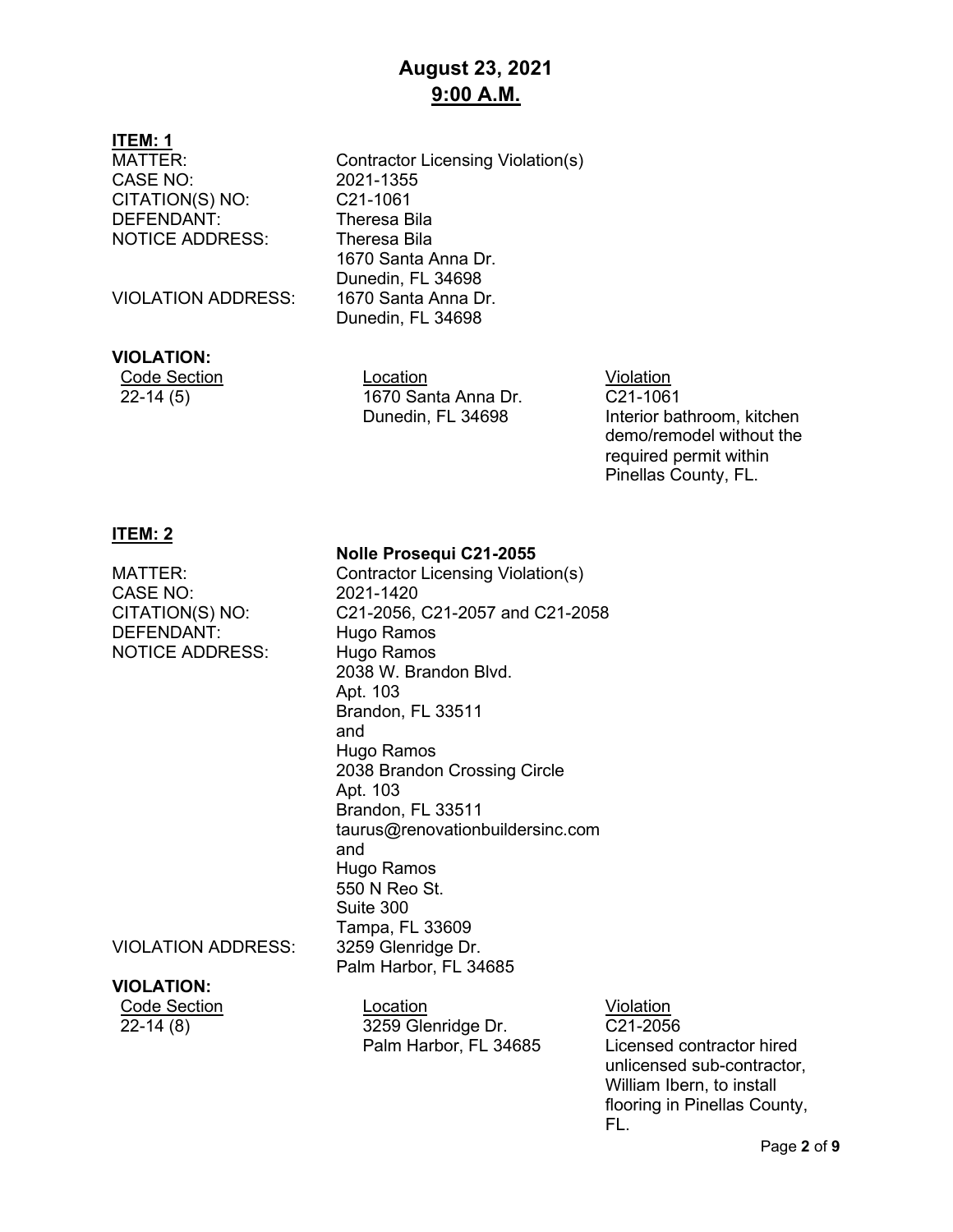| <b>Code Section</b>                               | <u>Location</u>                                                       | <u>Violation</u>                                                                                                                                                      |
|---------------------------------------------------|-----------------------------------------------------------------------|-----------------------------------------------------------------------------------------------------------------------------------------------------------------------|
| $22 - 14(8)$                                      | 3259 Glenridge Dr.<br>Palm Harbor, FL 34685                           | C <sub>21</sub> -2057<br>Licensed contractor hired<br>unlicensed sub-contractor,<br>Luis Mosquera, to install<br>flooring in Pinellas County,<br>FL.                  |
| $22 - 14(1)$                                      | 3259 Glenridge Dr.<br>Palm Harbor, FL 34685                           | C <sub>21</sub> -2058<br>Licensed contractor hired<br>unlicensed sub-contractors,<br>William Ibern & Luis<br>Mosquera, to install flooring<br>in Pinellas County, FL. |
| ITEM: 3<br>MATTER:<br>CASE NO:<br>CITATION(S) NO: | Contractor Licensing Violation(s)<br>2021-1407<br>$C21-453 - C21-455$ |                                                                                                                                                                       |

| CITATION(S) NO:           | C21-453 - C21-455                |
|---------------------------|----------------------------------|
| DEFENDANT:                | Carlos Andres Arcia              |
| <b>NOTICE ADDRESS:</b>    | Carlos Andres Arcia              |
|                           | 14770 San Marsala Ct.            |
|                           | Tampa, FL 33626                  |
|                           | arcjawestchaserealty@hotmail.com |
|                           | And                              |
|                           | Carlos Andres Arcia              |
|                           | 14770 San Marsala Ct.            |
|                           | Tampa, FL 33626                  |
|                           |                                  |
| <b>VIOLATION ADDRESS:</b> | 821 38th Ave. N                  |
|                           | St. Petersburg, FL 33704         |
|                           |                                  |

## **VIOLATION:**

| <b>Code Section</b><br>$22-14(1)$ | Location<br>821 38th Ave. N<br>St. Petersburg, FL 33704 | Violation<br>C <sub>21</sub> -453<br>Unlicensed contracting to perform interior<br>and exterior renovations in Pinellas<br>County. (Windows, doors, paint, tile, etc.)                      |
|-----------------------------------|---------------------------------------------------------|---------------------------------------------------------------------------------------------------------------------------------------------------------------------------------------------|
| $22-14(8)$                        | 821 38 <sup>th</sup> Ave. N<br>St. Petersburg, FL 33704 | C <sub>21</sub> -454<br>Subcontracting to unlicensed contractor<br>Domingo Lopez to perform interior and<br>exterior renovations in Pinellas County.<br>(Windows, doors, paint, tile, etc.) |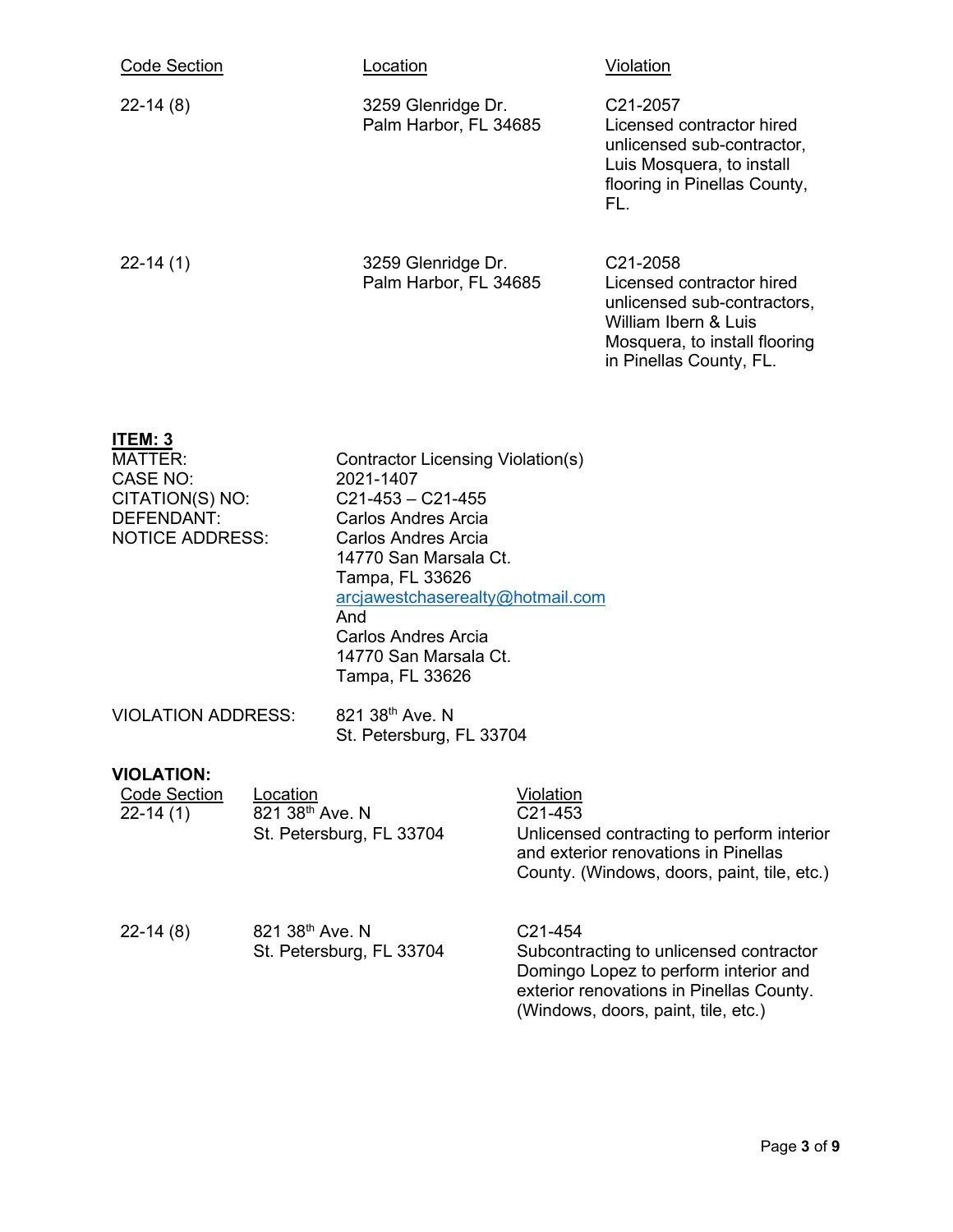| <b>Code Section</b> | Location                 | Violation |
|---------------------|--------------------------|-----------|
| $22-14(5)$          | 821 38th Ave. N          | C21-455   |
|                     | St. Petersburg, FL 33704 | Work with |

C21-455 Work without the required permit in Pinellas County. (Windows, doors, renovation).

## **ITEM: 4**

| <b>MATTER:</b>            | <b>Contractor Licensing Violation(s)</b>                     |
|---------------------------|--------------------------------------------------------------|
| CASE NO:<br>CITATION(S):  | 2021-1423<br>C21-481, C21-482 & C21-483                      |
| DEFENDANT:                | Konstantina Yiannos                                          |
| <b>NOTICE ADDRESS:</b>    | Konstantina Yiannos<br>11602 Grove St.<br>Seminole, FL 33772 |
| <b>VIOLATION ADDRESS:</b> | 10724 53rd Ave. N<br>Unit A<br>St. Petersburg, FL 33708      |

#### **VIOLATION:**

| <b>Code Section</b><br>$22 - 14(1)$ | Location<br>10724 53rd Ave. N<br>Unit A<br>St. Petersburg, FL 33708 | Violation<br>C <sub>21</sub> -481<br>Unlicensed contracting to perform<br>window installation in Pinellas County,<br>FL.                                     |
|-------------------------------------|---------------------------------------------------------------------|--------------------------------------------------------------------------------------------------------------------------------------------------------------|
| $22-14(8)$                          | 10724 53rd Ave. N<br>Unit A<br>St. Petersburg, FL 33708             | C <sub>21</sub> -48 <sub>2</sub><br>Subcontracting work to unlicensed<br>contractor John Sexton to perform<br>window installation in Pinellas County,<br>FL. |
| $22-14(5)$                          | 10724 53rd Ave. N<br>Unit A<br>St. Petersburg, FL 33708             | C <sub>21</sub> -483<br>Work without the required permits to<br>perform window installation in Pinellas<br>County, FL                                        |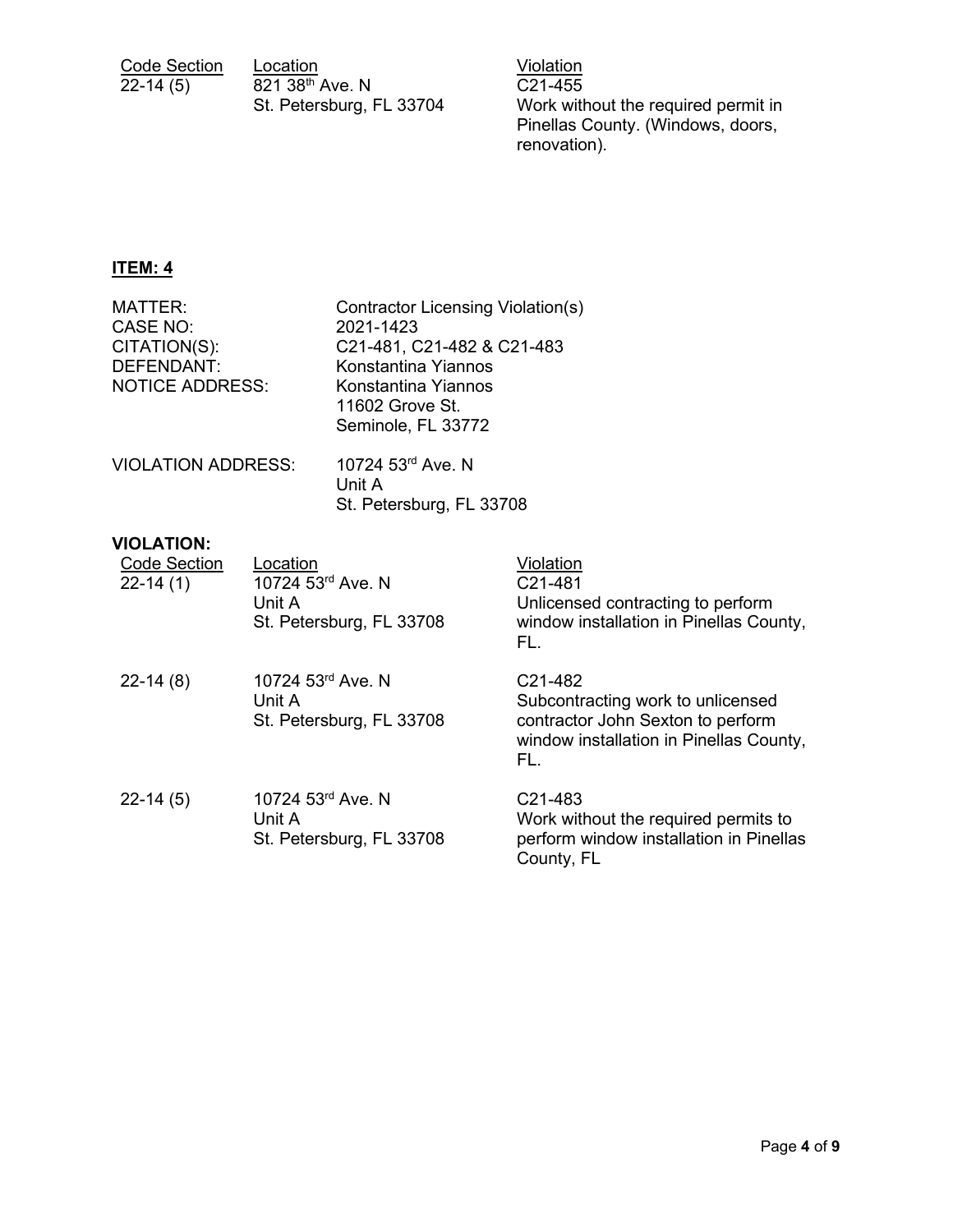# **ITEM: 5**

CASE NO: 2021-139<br>CITATION(S): C21-449 CITATION(S):

Contractor Licensing Violation(s)<br>2021-1396 DEFENDANT: Wydel Thomas Simmons<br>
NOTICE ADDRESS: Wydel Thomas Simmons Wydel Thomas Simmons 2644 3rd Ave. N St. Petersburg, FL 33713-7804 whydel@hotmail.com<br>48 79<sup>th</sup> Ter. Treasure Island, FL 33706

VIOLATION ADDRESS:

## **VIOLATION:**

 $\overline{22-14(5)}$   $\overline{48.79^{th}}$  Ter.

Code Section **Location Location Location Violation** Treasure Island, FL 33706

C21-449 Work without the required permit. City of Treasure Island stop work order posted on site. Case #001622-2021 (2nd Offense W/ PCCLB)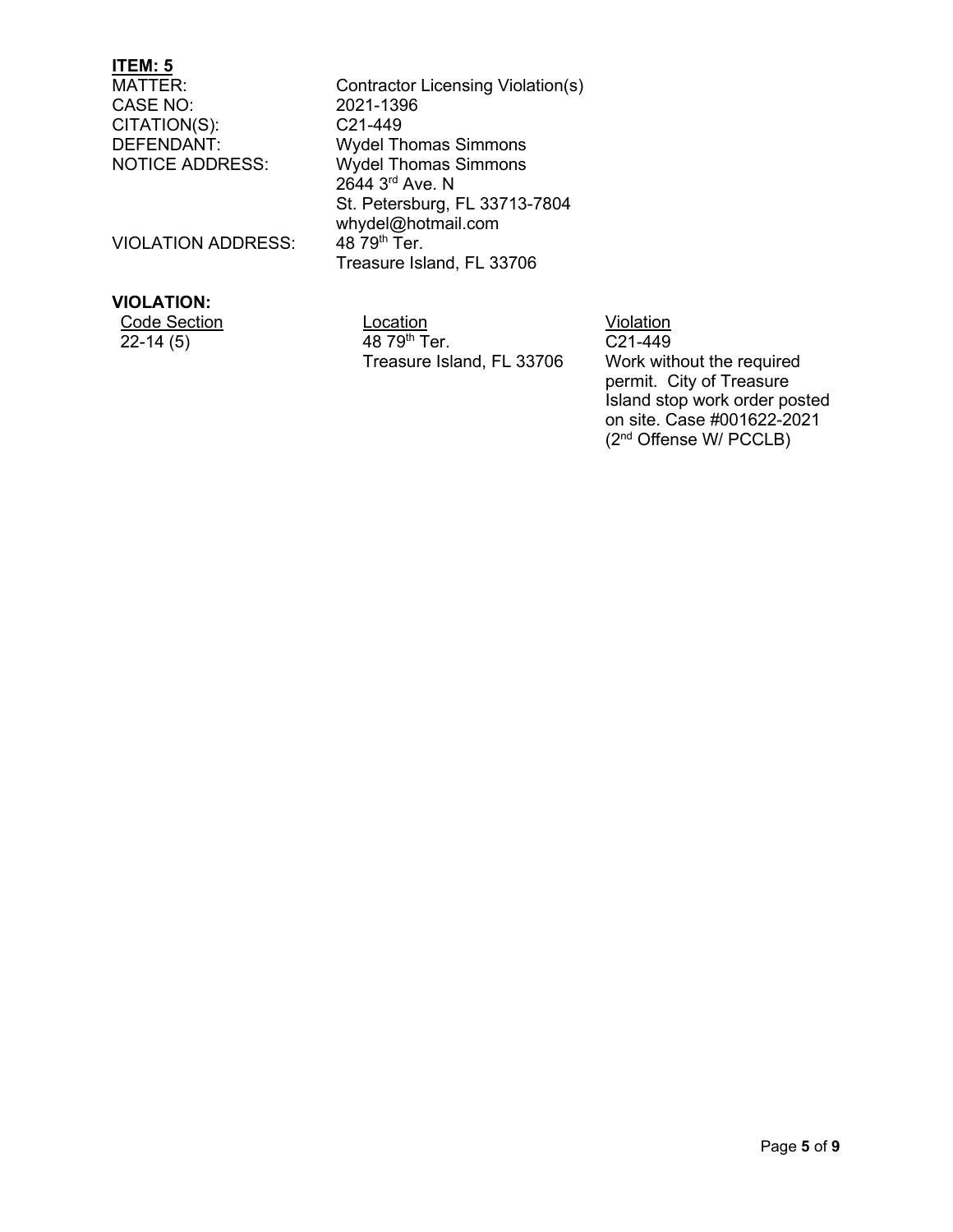## **August 23, 2021 1:00 P.M.**

#### **ITEM: 6**

## **3rd Continuance from May 3, 2021 Hearing**

CITATION NO: C21-185 DEFENDANT: George Hale<br>NOTICE ADDRESS: George Hale **NOTICE ADDRESS:** 

MATTER: Contractor Licensing Violation(s)<br>CASE NO: 2021-1082-3 CASE NO: 2021-1082-3 10456 117th Dr. Largo, FL 33773 and Paster, Ray & Cohen, P.A. Attn: Richard Barton Ray, Esq. 6108 26<sup>th</sup> Street West, Suite 2 Bradenton, FL 34207 [bart@prclawoffices.com](mailto:bart@prclawoffices.com) VIOLATION ADDRESS: 3801 58th Ave Lot #53 St. Petersburg, FL 33714

#### **VIOLATION:**

| Code Section | ∟ocation                          | Violation                                      |
|--------------|-----------------------------------|------------------------------------------------|
| $22 - 14(1)$ | 3801 58 <sup>th</sup> Ave Lot #53 | C <sub>21</sub> -185                           |
|              | St Datarchurg El 33711            | <u>I Inlicensed contracting to nerform int</u> |

St. Petersburg, FL 33714

Unlicensed contracting to perform interior renovations in Pinellas County.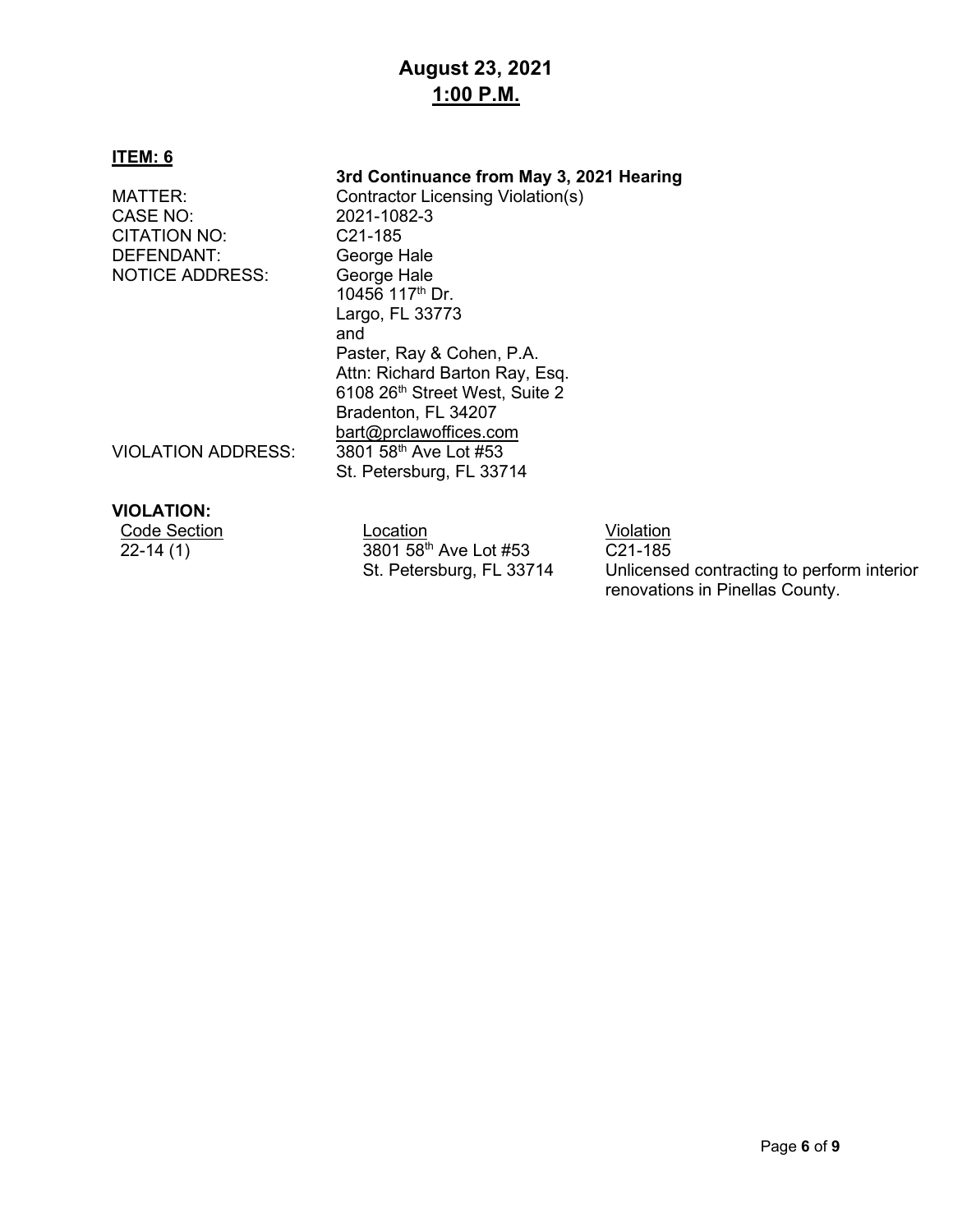## **ITEM: 7**

| MATTER:<br>CASE NO:<br>CITATION(S) NO:<br>DEFENDANT:<br><b>NOTICE ADDRESS:</b> | 3rd Continuance from May 3, 2021 Hearing<br>Contractor Licensing Violation(s)<br>2021-1082-4<br>C <sub>21</sub> -198<br><b>Charles Douglass Vandenburgh</b><br><b>Charles Douglass Vandenburgh</b><br>3921 41 <sup>st</sup> Ave., Lot 5C<br>St. Petersburg, FL 33714<br>and<br>Paster, Ray & Cohen, P.A.<br>Attn: Richard Barton Ray, Esq.<br>6108 26th Street West, Suite 2<br>Bradenton, FL 34207 |
|--------------------------------------------------------------------------------|-----------------------------------------------------------------------------------------------------------------------------------------------------------------------------------------------------------------------------------------------------------------------------------------------------------------------------------------------------------------------------------------------------|
| <b>VIOLATION ADDRESS:</b>                                                      | bart@prclawoffices.com<br>3801 58th Ave Lot#53<br>St. Petersburg, FL 33714                                                                                                                                                                                                                                                                                                                          |

## **VIOLATION:**

| Code Section | Location                 | Violation                                  |
|--------------|--------------------------|--------------------------------------------|
| $22 - 14(1)$ | 3801 58th Ave Lot#53     | C <sub>21</sub> -198                       |
|              | St. Petersburg, FL 33714 | Unlicensed contracting to perform interior |
|              |                          | renovations in Pinellas County.            |

## **ITEM: 8**

| <b>MATTER:</b><br><b>CASE NO:</b> | Contractor Licensing Violation(s)<br>2021-1289                     |
|-----------------------------------|--------------------------------------------------------------------|
| CITATION(S) NO:                   | C21-439, C21-440 & C21-441                                         |
| DEFENDANT:                        | Barbara Joyce Evans                                                |
| <b>NOTICE ADDRESS:</b>            | Barbara Joyce Evans                                                |
|                                   | 343 Boca Ciega Point Blvd S.                                       |
|                                   | Madeira Beach, FL 33708-2723                                       |
|                                   | And                                                                |
|                                   | Barbara Overstreet                                                 |
|                                   | 369 Boca Ciega Point Blvd S.                                       |
|                                   | Madeira Beach, FL 33708-2723                                       |
|                                   | overquinn@aol.com                                                  |
|                                   | and                                                                |
|                                   | City of Treasure Island<br><b>Community Development Department</b> |
|                                   | Attn: Mark D. Vazquez, Building Official                           |
|                                   | 120 108 <sup>th</sup> Avenue                                       |
|                                   | Treasure Island, Florida 33706                                     |
|                                   | bldgofficial@mytreasureisland.org                                  |
| <b>VIOLATION ADDRESS:</b>         | 369 Boca Ciega Point Blvd. S.                                      |
|                                   | St. Petersburg, FL 33708                                           |
|                                   |                                                                    |

## **VIOLATION:**

| <b>Code Section</b> | Loc        |
|---------------------|------------|
| $22 - 14(1)$        | 369        |
|                     | <b>CLI</b> |

Code Section Location Violation Boca Ciega Point Blvd. S. St. Petersburg, FL 33708

C21-439 Unlicensed contracting by subcontracting work to unlicensed contractor Max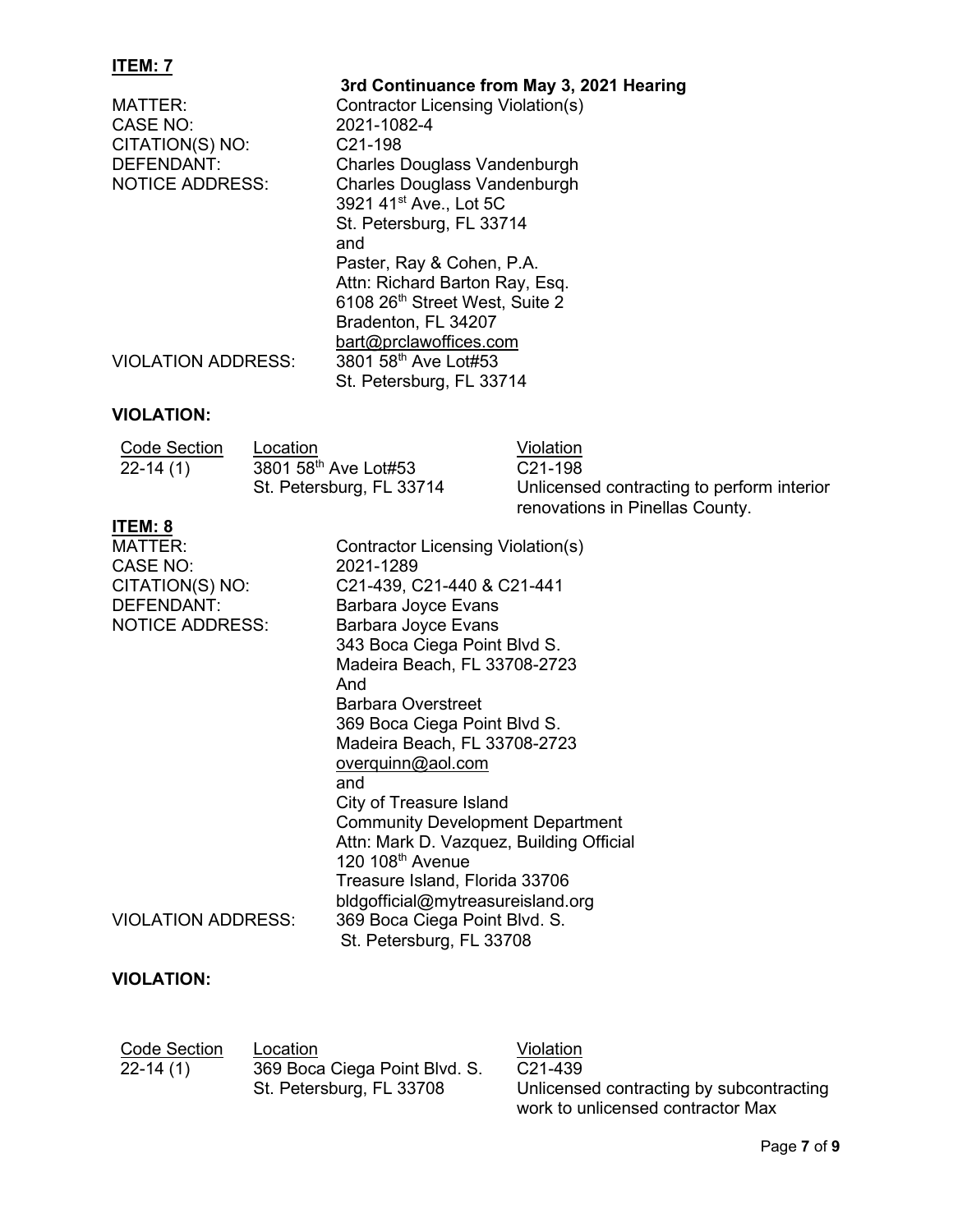| <b>Code Section</b> | Location                                                  | Violation<br>Perdue to perform roof repairs in Pinellas<br>County FL.                                                                |
|---------------------|-----------------------------------------------------------|--------------------------------------------------------------------------------------------------------------------------------------|
| $22-14(8)$          | 369 Boca Ciega Point Blvd. S.<br>St. Petersburg, FL 33708 | C <sub>21</sub> -440<br>Subcontracting work to unlicensed<br>contractor Max Perdue to perform roof<br>repairs in Pinellas County FL. |
| $22-14(5)$          | 369 Boca Ciega Point Blvd. S.<br>St. Petersburg, FL 33708 | C <sub>21</sub> -441<br>Work without the required permit to<br>perform roof repairs (Total of 40') in<br>Pinellas County FL.         |

## **ITEM: 9**

| MATTER:                | <b>Contractor Licensing Violation(s)</b> |
|------------------------|------------------------------------------|
| CASE NO:               | 2021-1000                                |
| CITATION(S) NO:        | C <sub>21</sub> -150                     |
| DEFENDANT:             | <b>Samuel Edwin Harris</b>               |
| <b>NOTICE ADDRESS:</b> | <b>Samuel Edwin Harris</b>               |
|                        | 455 Alt 19 S., Apt. 191                  |
|                        | Palm Harbor, FL 34683                    |
|                        |                                          |

| <b>VIOLATION ADDRESS:</b> | 455 Alt 19 S., Apt. 191 |
|---------------------------|-------------------------|
|                           | Palm Harbor, FL 34683   |

## **VIOLATION:**

| Code Section | Location                | Violation                                 |
|--------------|-------------------------|-------------------------------------------|
| $22-14(6)$   | 455 Alt 19 S., Apt. 191 | $C21-150$                                 |
|              | Palm Harbor, FL 34683   | Unlicensed advertising in Pinellas County |
|              |                         | FL. To provide low voltage electrical     |
|              |                         | services.                                 |

## **ITEM: 10**

## **Defendant's Petition for Rehearing**

| MATTER:         | <b>Contractor Licensing Violation(s)</b> |
|-----------------|------------------------------------------|
| CASE NO:        | 2020-0351                                |
| CITATION(S):    | C <sub>20</sub> -1846                    |
| DEFENDANT:      | <b>Josee Goudreault</b>                  |
| NOTICE ADDRESS: | <b>Josee Goudreault</b>                  |
|                 | 411 Cleveland St., Apt. 267              |
|                 | Clearwater, FL 33755                     |
|                 | joseego@aol.com                          |
|                 |                                          |

VIOLATION ADDRESS: Facebook

## **VIOLATION:**